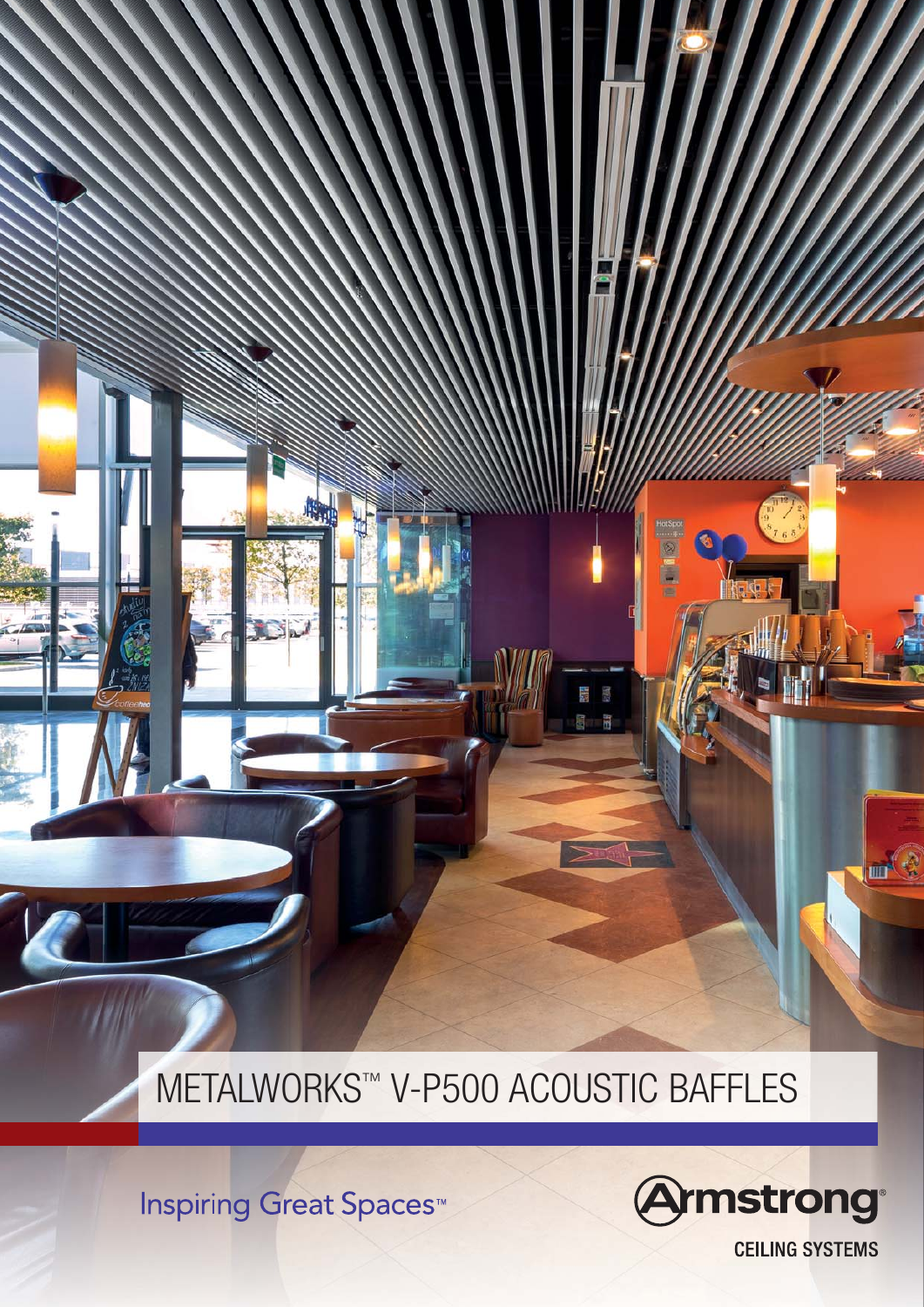### METALWORKS™ V-P500 ACOUSTIC BAFFLES

Create exciting linear visuals with Armstrong MetalWorks V-P500 Acoustic Baffles

### **Benefits**

- Modern linear appearance
- Flexible sizes and configurations
- Highly customisable options & finishes

### Typical Applications

- Airports / Bus / Train Stations
- Retail
- Education Lecture theatres and Libraries
- Atriums, Lobbies, Reception Areas
- Leisure centres
- Open spaces that are acoustically challenged
- Plenum mask where continuous service access is required
- Excellent acoustic performance
- Robust, engineered system
- Quick and easy to install





Pure White (WH) RAL9003

Custom colours available

Due to printing limitations, shades may vary from actual product.

Micro Perforated Hole diameter: 1.5mm Open area: 22%

Project: Paddington Station, London Product: METALWORKS ™ V-P500 Acoustic Baffles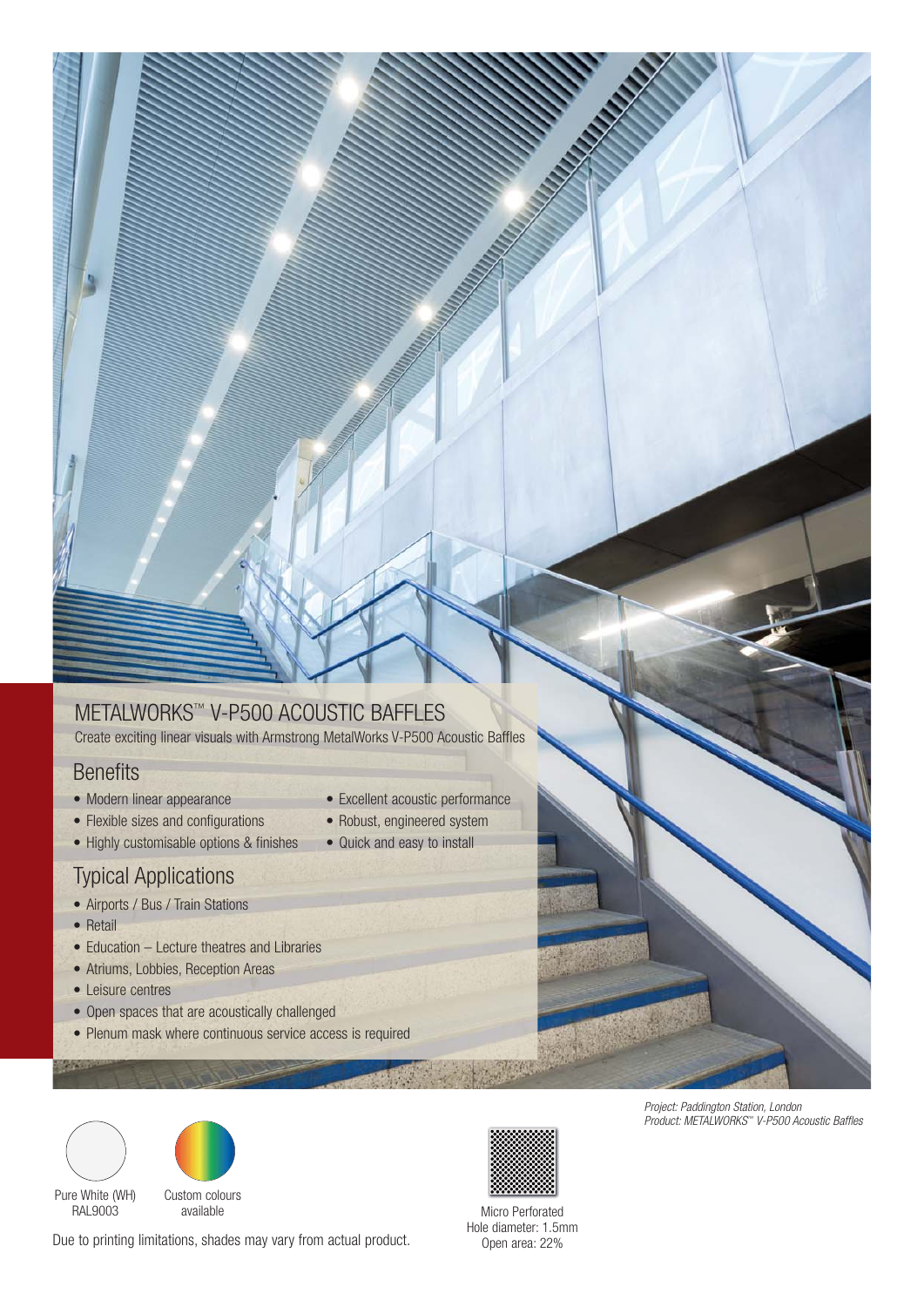# PHYSICAL DATA

| Item   | Dimensions (mm)               | Pieces / carton | Weight   |
|--------|-------------------------------|-----------------|----------|
| VP330W | $H = 300$ x L = 3000 x W = 30 | 2pcs/ctn        | 9.6kg/pc |

Other Baffle sizes (depth and length) available on request.

| Material:                 | Galvanised steel (0.70mm guage)                                                                                    |  |
|---------------------------|--------------------------------------------------------------------------------------------------------------------|--|
| Perforations:             | Both vertical sides Microperforated with approximately 12mm plain border. Other perforations available on request. |  |
| <b>Acoustical infill:</b> | Glass wool acoustic pad 25mm, $25\text{kg/m}^3$ with black acoustic fleece on both sides.                          |  |
| Surface Finish:           | Powdercoated WH – Pure White (RAL9003). Customs colours available on request.                                      |  |
| Specification:            | Armstrong METALWORKS™ V-P500 Acoustic Baffles Ceiling with concealed Unigrid™ Channel Suspension.                  |  |



### **PERFORMANCE**



METALWORKS™ V-P500 Acoustic Baffles can significantly reduce background noise levels and reverberation times within spaces and enhance speech intelligibility. They provide absorption on all surfaces of the product either as a 'planar' absorber (w), when installed as a linear array; or as a 'discrete' absorber when installed as separate decorative elements.

#### Acoustical Data – 1000mm airspace

| Perforation – Dimensions (mm) | EAA –<br>Sabines* |  |
|-------------------------------|-------------------|--|
| • Microperforated 300 x 1800  | 0 73              |  |

\* Average of 500-4000Hz, laboratory measurements with units suspended at 1000 mm, in accordance with EN ISO 354:2003. Contact the Armstrong Technical Sales team for further acoustic and performance information.

#### Acoustical Data – 600mm total depth (300mm Void)

| Perforation – Dimensions (mm) | <b>Spacing</b><br>centre (mm) | $\alpha_w$ |
|-------------------------------|-------------------------------|------------|
| • Microperforated 300 x 1800  | 300                           | 0.55(H)    |



Discrete absorption









Octave Band centre frequency (Hz)



3837:1998 – Group 1, ISO 5660 – Group 1–S



Humidity Resistance RH99% Conforms with BCA Spec. C1.10 and tested to AS/NZS